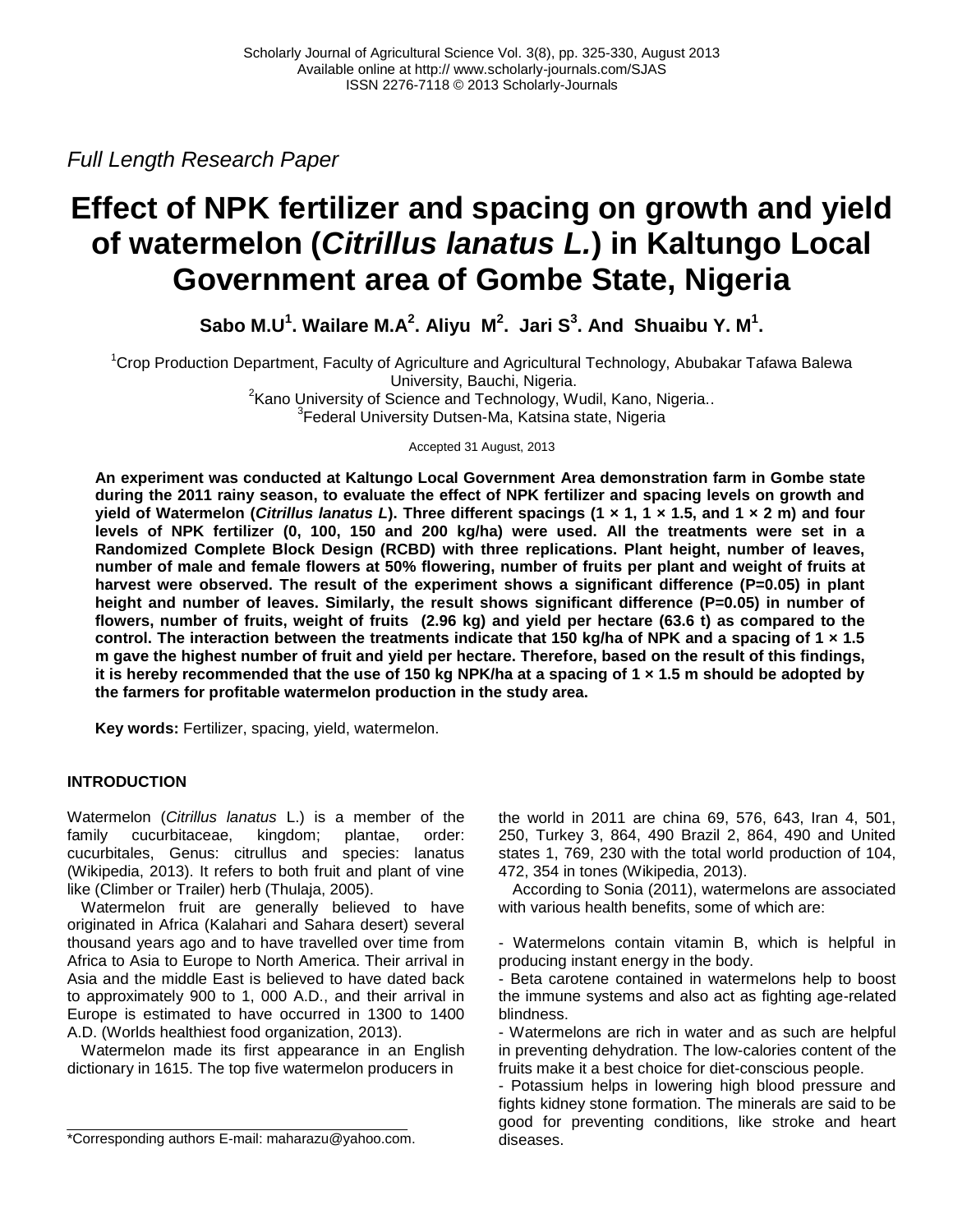- It helps in reducing symptoms of asthma, osteoarthritis and rheumatoid arthritis.

- Being rich in antioxidant, watermelon is said to be good for fighting the action of free radicals in the body. This reduces the risk of various types of cancers and heart diseases.

- Watermelon has diuretic and cleansing properties that make it beneficial for those with certain kidney and bladder diseases.

- This fruit is also used for skin care, as topical application of its juice is found to reduce skin blemishes. Watermelons are also used in various cosmetic like, lipsticks and shower gels.

- It is also used as a remedy for constipation and is believed to be helpful for cleaning the toxic wastes in the body.

- Watermelon has low glycemic load, because of the high water content and low carbohydrates levels of this fruit, per serving, so now it is said that watermelons can be consumed in small amounts by diabetic patients. Above all, consult your doctor before introducing this fruit in your diet.

Watermelons are warm season annuals and are less tolerant too cold than other cucurbits like cucumber and cantaloupe. They have long prostrate vine growth and thus, require a lot of garden space for good yield (George, 2004). It requires well - drained soils that are rich in organic matter with good water retention capacity (Lawal, 2000).

The seeds are rich in fat and protein and are eaten as snacks added to other dishes or used as an oil seed (Anon, 2005). By world healthiest food (2013), watermelon is an unusual fruit source of the carotenoid, lycopene and rich source of phenolic antioxidants.

Watermelon contains cucurbitacin E, a triterpene antiinflammatory, phytonutrient and unusual amounts of the amino acid citrulline. Watermelon contains about 127 to 129 KJ ( 30 Kcal) of energy, 7.55 g carbohydrate, 6.2 g sugar, 0.4 g dietary fiber, 0.15 g fat and 0.61 g protein per 100 g and also contains about 6.2 g sugars and 91.45% water by weight.

It is an excellent source of vitamin C (8.1 mg) and vitamin A (10%) nutritional value per 100 g. It also provides significant amount of vitamins B, as well as, minerals such as potassium (K), magnesium (Mg), iron (Fe), manganese (Mn), phosphorus (P), sodium (Na), and zinc (Zn) (Anon, 2005; Wikipedia, 2013).

The juice of the watermelon root is used to stop hemorrhage after abortion. Watermelon seeds are oasted and ground into tsamma meal, a nutritious food with a pleasant malty taste. Leaves and young fruits are utilized as green vegetables (Vanwyk and Grricke, 2000).

Watermelon is spaced widely in the farm, though, bush varieties that require less spacing are gradually introduced into cultivation. Watermelon is desired largely as a refreshing source of tasty water and utilizes large

amount of moisture to produce juicy flesh (George, 2004). According to anon (2005), the critical period of watermelon field crop is at planting, vegetative growth, flowering and fruiting stage.

The production of watermelons is restricted to some areas in Nigeria. This restriction is mainly due to climatic conditions and geographical locations of these areas favoring the production. The low yield of watermelon in Nigeria may be attributed to number of reasons like cultivation practices, poor knowledge about spacing, lack of use of improved or recommended varieties, improper fertilizer application, seed rate, water requirement, and time of sowing etc. However, those areas of production face the problem of fertilization. For this reason, the growth of watermelon in Gombe State, Nigeria is not optimum in the areas of production, this make the use of inorganic fertilizer a necessity.

Most savannah soils are poorer in terms of fertility (Abdel et al., 2005). Ideas of the optimum fertility level needed for vegetative production can be gained from the quantities of nutrient removed by the crop. The removal may vary according to the soil nutrient content and their availability as affected by soil moisture and temperature (Donard and Escor, 1988, Ifitihar et al., 2004).

Watermelon responds positively to the fertilizer application, the dose depend on the soil type, climate and system of planting. In general, high nitrogen under high temperature condition promote maleness in flowering and lower the number of females or perfect flowers, resulting in low fruit set (Chadha et al., 2006). A significant increase in vine length, number of leaves, leaf area and number of branches was recorded with increase in fertilizer application (Lawal, 2000).

Similarly, a remarkable increase in vine length with increase in nitrogen application was observed (Abdel et al., 2005). Evidence suggested that, spacing affect the growth and yield of watermelon. Shorter internodes, thinner branches without epical dominance, fruit setting and tertiary branches were all affected by spacing. Growth and yield parameters are under the influence of spacing.

Measurable difference among plants is visible only when plants develop enough and compete for nutrients. Also, the vine length, diameter, number of leaves and number of branches linearly increased with increase in spacing (Dean et al., 2004, Mangata and Mausia, 2006).

One of the most important factors in flourishing crop plant is correct spacing because it allows plant to develop to their full potential on top and underneath ground. Adequate space ensures less competition for sunlight, water, and fertilizers. Spacing also prevents the spread of pest and diseases from one plant to another (Celac, 2011).

Determination of different aspects of fertilizer rates for watermelon cultivation system like appropriate spacing and improved varieties are essential for development of sustainable increase in yield. The main aim of the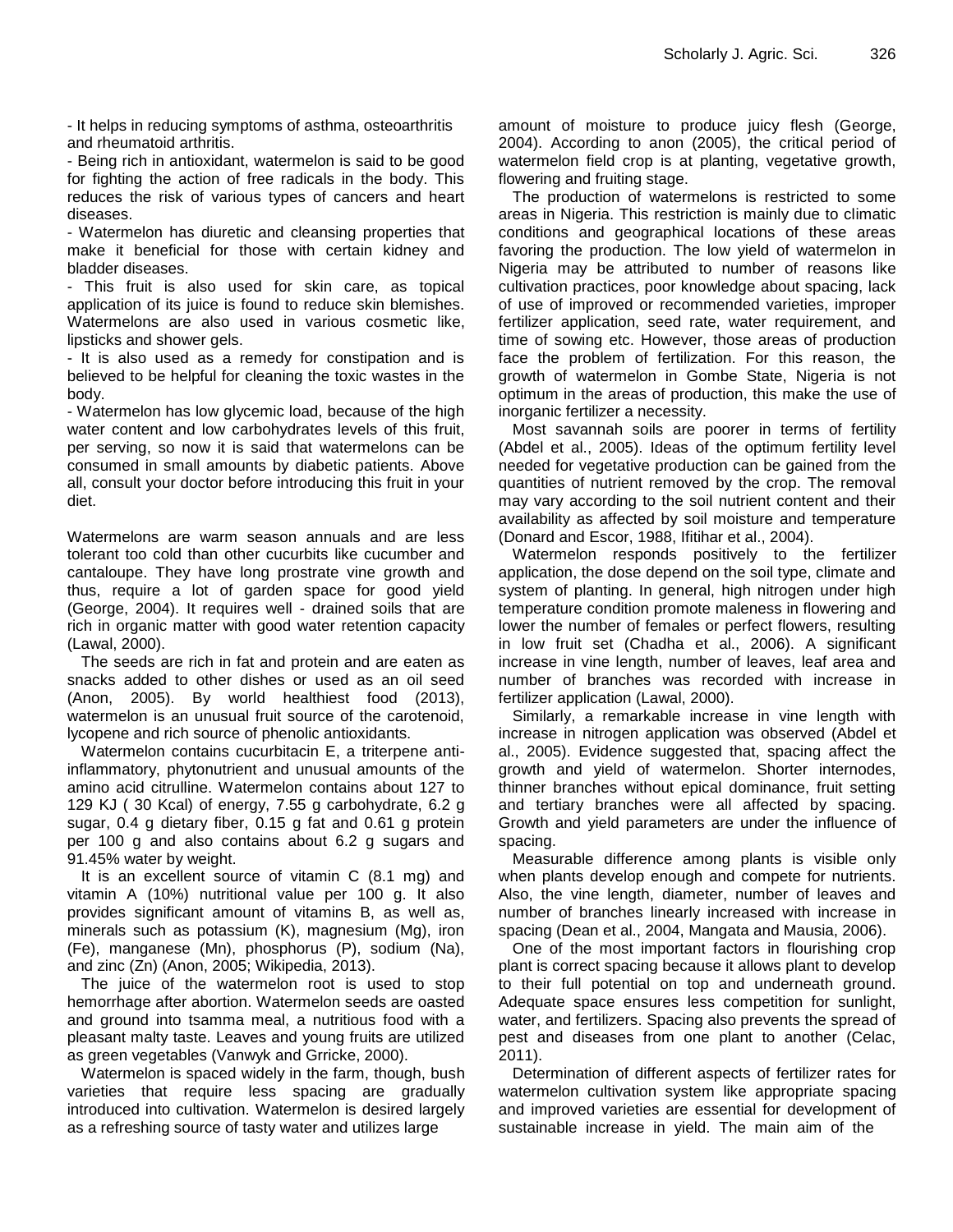| <b>Treatments</b> | <b>Weeks after sowing (WAS)</b> |           |           |           |           |
|-------------------|---------------------------------|-----------|-----------|-----------|-----------|
|                   |                                 |           |           | 8         | 10        |
| NPK (kg/ha)       |                                 |           |           |           |           |
| 0                 | 3.17                            | 6.21      | 56.50     | 139.11    | 208.9     |
| 100               | 2.95                            | 12.03     | 111.24    | 178.67    | 242.22    |
| 150               | 3.25                            | 9.84      | 100.36    | 180.11    | 260.00    |
| 200               | 3.13                            | 13.33     | 101.10    | 174.33    | 271.11    |
| LS                | <b>NS</b>                       |           | $\star$   | <b>NS</b> | <b>NS</b> |
| <b>LSD</b>        |                                 | 4.51      | 27.90     |           |           |
| Spacing (m)       |                                 |           |           |           |           |
| $1 \times 1$      | 3.13                            | 8.83      | 89.96     | 178.08    | 256.67    |
| $1 \times 1.5$    | 2.97                            | 8.52      | 96.76     | 169.33    | 231.67    |
| $1 \times 2$      | 3.22                            | 13.72     | 90.20     | 156.75    | 258.35    |
| LS                | <b>NS</b>                       | <b>NS</b> | <b>NS</b> | <b>NS</b> | <b>NS</b> |

**Table 1.** Effect of NPK fertilizer and spacing on plant height of watermelon at 2, 4, 6, 8, and 10 WAS.

 $NS = Not$  significant;  $LSD =$  least significant different;  $* =$  significant at P=0.05.

experiment was to determine the effect of NPK fertilizer and spacing levels on the growth and yield of watermelon.

#### **MATERIALS AND METHODS**

The experiment was conducted at Kaltungo Local Government Area, Gombe State, during 2011 rainy season. The site is located at approximately latitude 10<sup>°</sup> to 17 N and longitudes 9 to 49 East. On the altitude of 830 M above the sea level in the Northern Guinea Savannah ecological zone of Nigeria. The climate of the area is characterized by dry and wet season.

The soils are mostly clay- loam with low cation exchange capacity (CEC) (Kowal and Knabe, 1972). The variety used was sugar baby early mature within 70 to 75 days to harvest. Four levels of compound fertilizer (NPK 20: 10: 10) at 0, 100, 150 and 200 kg/ha, with three different spacing  $(1 \times 1, 1 \times 1.5)$  and  $(1 \times 2)$  m) were combined into a total of twelve treatments combination.

The treatment was laid out in a Randomized Complete Block Design (RCBD) with three replications. The different levels of fertilizer were applied at 2 to 3 weeks after planting. The parameters tested are plant height, number of leaves, number of males and females flowers, number of days to 50% flowering, number of fruits and weight of fruits at harvest. All recorded data were analyzed following the ANOVA technique and mean differences were adjudged by Duncan s New multiple range test (DMRT) (Gomez and Gomez, 1984).

### **RESULTS AND DISCUSSION**

#### **Plant height**

The result shown in Table 1 revealed that, there is no

significant difference at 2, 8 and 10 weeks after sowing in effect of both fertilizer and spacing. However, there is significant difference in the effect of spacing and fertilizer application on plant heights at 4 and 6 weeks after sowing. The result further revealed that the application of 200 kg/ha NPK gave the highest effect on plant height than the other rates and all the rates were better than the control.

The spacing of  $1 \times 2$  m was found to be better than all the level of spacing used in promoting plant height at 4 WAS. Similarly, the application of 100 kg/ha NPK was found to be highest in plant height at 6 WAS and all the rates were better than the control. So the spacing of 1×1.5 m was found to be better in plant height at 6 WAS. The result also revealed that, there is no significant interaction between spacing and fertilizer application on plant height of watermelon at 2, 4, 6, 8 and 10 WAS.

#### **Number of leaves**

The result in Table 2 revealed that NPK fertilizer has significant effect on the number of leaves at 4 and 6 WAS. However, there is no significant difference in the effect of N P K fertilizer at 2 and 8 WAS. The result showed that application of 100 kg NPK/ha was found to be higher in terms of number of leaves at 4 WAS and all the rates were better than the control.

Similarly, the rate of 200 kg NPK/ha was found to be better than all the rates in terms of leaf number per plant at 6 WAS but all the rates were better than the control. However, there is no significant difference in all the level of spacings used in promoting number of leaves, but the spacing of 1  $\times$  1.5 m gave the highest number of leaves at 6 WAS.

#### **Fifty percent (50%) flowering**

There is a significant difference in the effect of NPK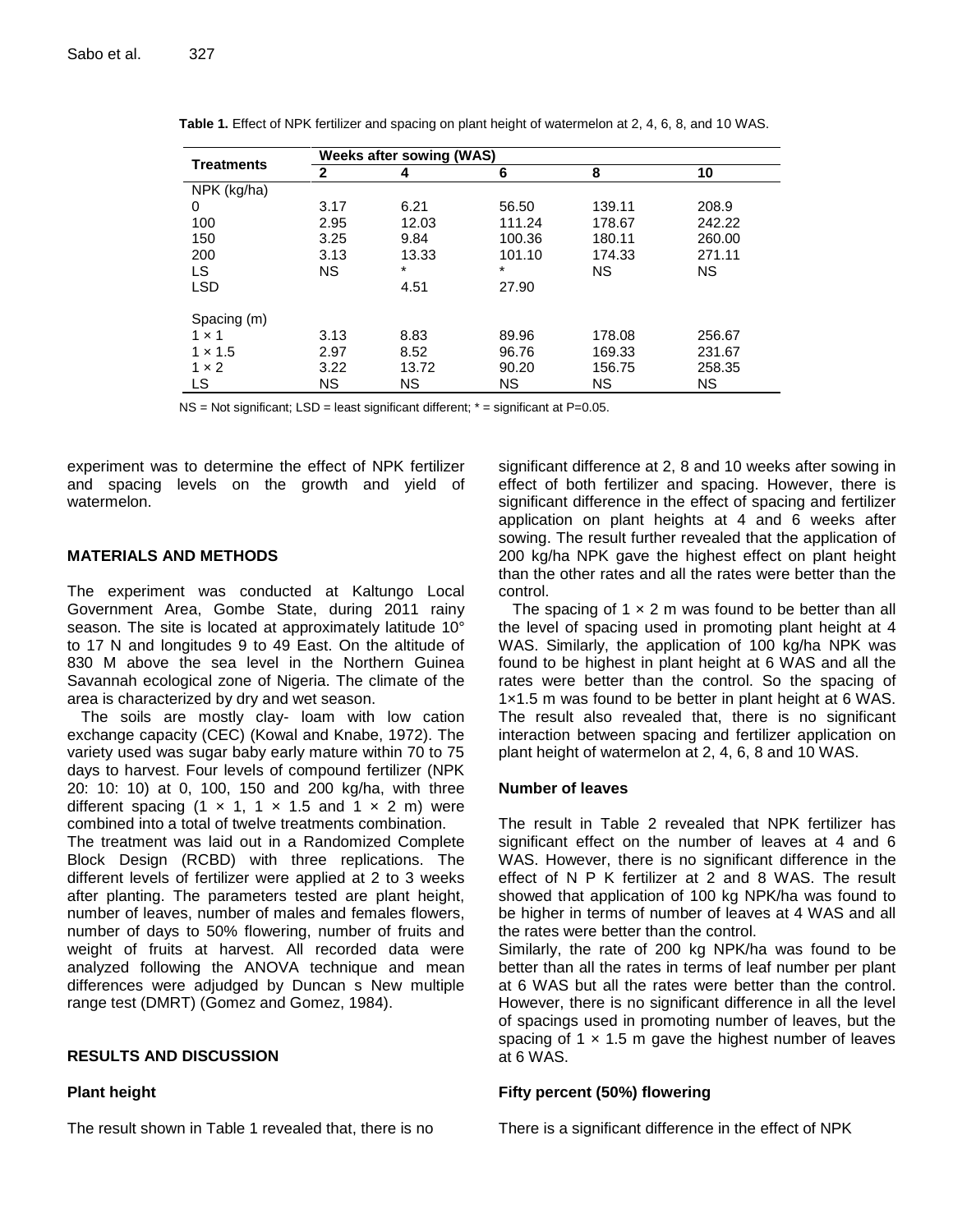| <b>Treatments</b> | <b>Weeks after sowing (WAS)</b> |           |           |           |  |  |
|-------------------|---------------------------------|-----------|-----------|-----------|--|--|
|                   | $\mathbf{2}$                    | 4         | 6         | 8         |  |  |
| NPK (kg/ha)       |                                 |           |           |           |  |  |
| 0                 | 3                               | 5         | 18        | 75        |  |  |
| 100               | 3                               |           | 35        | 75        |  |  |
| 150               |                                 |           | 35        | 80        |  |  |
| 200               |                                 |           | 37        | 66        |  |  |
| <b>LS</b>         | <b>NS</b>                       |           | $\star$   | <b>NS</b> |  |  |
| <b>LSD</b>        |                                 | 1.18      | 12.0      |           |  |  |
| Spacing (m)       |                                 |           |           |           |  |  |
| $1 \times 1$      | 3                               |           | 29        | 75        |  |  |
| $1 \times 1.5$    | 4                               |           | 33        | 80        |  |  |
| $1 \times 2$      |                                 |           | 32        | 65        |  |  |
| LS                | <b>NS</b>                       | <b>NS</b> | <b>NS</b> | <b>NS</b> |  |  |

**Table 2.** Effects of NPK fertilizer and spacing on number of leaves of watermelon at 2, 4, 6 and 8 weeks after sowing.

LS = Level of significance; LSD = least significant difference; NS = not significant;  $*$  = significant at P=0.05.

**Table 3.** Effect of NPK fertilizer and spacing on 50% flowering of watermelon.

| <b>Treatments</b> | <b>Number of flowers</b> |  |  |
|-------------------|--------------------------|--|--|
| NPK (kg/ha)       |                          |  |  |
| 0                 | 2                        |  |  |
| 100               | 4                        |  |  |
| 150               | 4                        |  |  |
| 200               | 3                        |  |  |
| LS                | *                        |  |  |
| <b>LSD</b>        | 0.69                     |  |  |
| Spacing (m)       |                          |  |  |
| $1 \times 1$      | 2                        |  |  |
| $1 \times 1.5$    | 3                        |  |  |
| $1 \times 2$      | 3                        |  |  |
| LS                | <b>NS</b>                |  |  |

 $LS = Level$  of significance;  $LSD = least$  significant difference;  $NS = not$  significant;  $* = significant$ at  $P=0.05$ .

fertilizer on 50% flowering of watermelon. The rate of 100 kg/ha NPK gave the highest number of flowers. However, all the rates were better than the control. No significant difference was noticed with respect to spacing (Table 3).

#### **Weight of fruit at harvest**

Table 4 summarizes the effect of NPK fertilizer and spacing on final fruit weight of watermelon. The result revealed that there is no significant difference among the rates of fertilizer used. However, all the rates were better than the control. Moreover, no significant difference was recorded with respect to spacing. The interaction of NPK fertilizer and spacing on the yield of watermelon was statistically significant. The highest yield (63.6 t/ha) was obtained from the combination of 150 kg/ha with  $1 \times 1.5$ m spacing and the lowest yield (18.3 t/ha) from the combination of control with  $1 \times 1$  m spacing (Table 5).

The result of the study revealed that growth and yield of watermelon can be enhanced by the application of fertilizer. Plant height was found to increase significantly with increasing levels of NPK fertilizer (up to 200 kg/ha) at 6 WAS, this is in conformity with the result of Lawal (2000) and Agba et al. (2005) who reported increase in growth and yield component of watermelon in respond to increased level of fertilizer application.

Similarly, Lawal (2000) reported that improved supply of nutrient to cucumber will lead to better utilization of carbon and subsequent synthesis of assimilate. The number of leaves increased significantly with fertilizer application at 4 and 6 WAS, though, statistically the same among the various levels used but significantly better than the control. This confirms the result of Abdel et al. (2005) and Ahmed et al. (2007) who reported increase in vine length and leaf number of watermelon with increase in nitrogen application.

The study further revealed that the number of flowers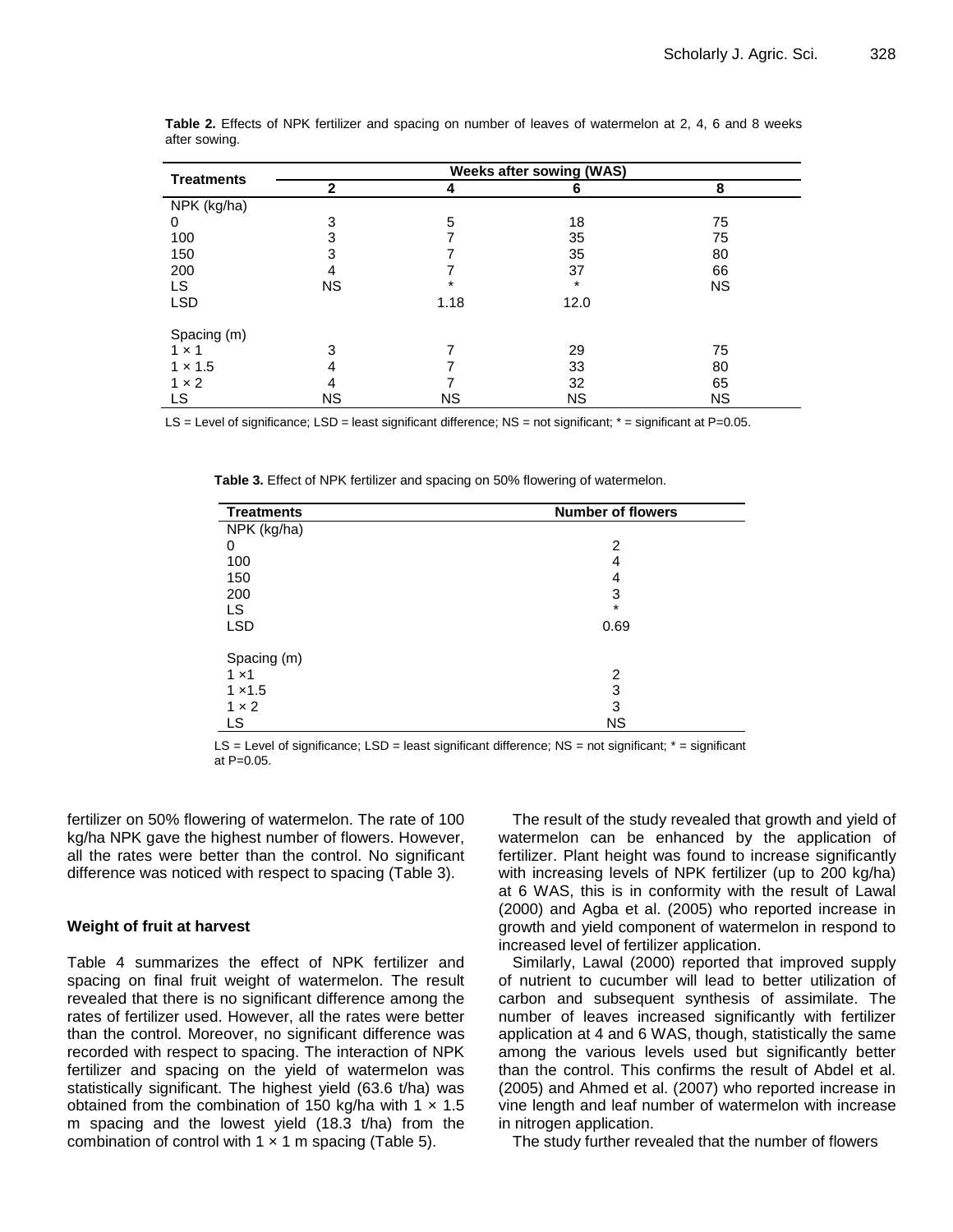| <b>Treatments</b> | Weight of fruits at harvest (g) |
|-------------------|---------------------------------|
| NPK (kg/ha)       |                                 |
| 0                 | 1.52                            |
| 100               | 2.46                            |
| 150               | 2.96                            |
| 200               | 2.60                            |
| LS                | $\star$                         |
| <b>LSD</b>        | 0.632                           |
| Spacing (m)       |                                 |
| $1 \times 1$      | 2.30                            |
| $1 \times 1.5$    | 2.25                            |
| $1 \times 2$      | 2.64                            |
| LS                | <b>NS</b>                       |

**Table 4.** Effect of NPK fertilizer and spacing on fruit weight of watermelon at harvest.

LS = Level of significance; LSD = least significant difference; NS = not significant;  $* =$ significant at P=0.05.

| Table 5. An interaction between NPK fertilizer and spacing on the yield of watermelon. |  |  |  |  |  |
|----------------------------------------------------------------------------------------|--|--|--|--|--|
|----------------------------------------------------------------------------------------|--|--|--|--|--|

|                | Fertilizer levels of NPK (kg/ha) |      |      |      |
|----------------|----------------------------------|------|------|------|
| Spacing (m)    | 0                                | 100  | 150  | 200  |
| $1 \times 1$   | 18.3                             | 37.5 | 39.0 | 62.4 |
| $1 \times 1.5$ | 12.8                             | 59.4 | 63.6 | 43.2 |
| $1 \times 2$   | 24.0                             | 63.0 | 28.8 | 55.8 |
| LS             | $\star$                          |      |      |      |
| <b>LSD</b>     | 19.6                             |      |      |      |

LS = Level of significance LSD = least significant difference;  $*$  = significant at P=0.05.

was also affected by the fertilizer application. This may be attributed to increase in vegetative growth as affected by fertilizer application. This is in accordance with the findings of Efediyi (2009) who reported a response of watermelon flowering to fertilizer application. The result shows that spacing has a significant effect on plant height. This is in conformity with the findings of Dean (2004), who reported that, vegetative growth and yield parameters are under the influence of plant spacing.

It was observed that no significant difference on the number of fruits per plant with respect to spacing at 6 and 8 WAS. This is in line with the result of Webber et al. (2006) who reported that with increase in spacing, number of fruit per hectare decreases. The result also revealed that there is a significant interaction between the fertilizer and various level of spacing used. It was found that 1  $\times$  1.5 m spacing and 150 kg/ha of NPK gave the highest yield per hectare.

#### **Conclusion**

From the aforementioned discussion, it could be concluded that there was a significant increase in plant height, number of leaves, number of flowers per plant and final fruit weight of watermelon as a result of NPK fertilizer application at the rate of 150 kg NPK/ha. A

significant interaction was also noticed at 150 kg NPK/ha and 1  $\times$  1.5 m spacing, which gave the highest yield. Spacing and fertilizer level of 1 m  $\times$  1.5 m with 150 kg NPK/ha showed better performance than other spacings and fertilizer rates. It is hereby recommended to farmers in the study area for a more profitable production of watermelon.

#### **REFERENCES**

- Abdel, A.M., Eldesuki, R.M., Salman, S.R. and Hussein, S.D. (2005). Performance of some snap bean varieties as affected by different levels of mineral fertilizers, *J. Agro.* 4: 242-247.
- Agba, O.A. and Enga, V.E. (2005). Response of Cucumber (*Cucumissativun* L.) to Nitrogen in cross river state of Nigeria, *Global J. Agric. Sci.* 4: 145.
- Ahmed, N., Baloch, M.H., Halem, A. and Ejaz, M. (2007). Effect of different levels of Nitrogen on growth and production of Cucumber, *Life Sci. Int. J.* **1**: 99-102.
- Anon (2005). An African nature world popularity [http://agrichorticulture.tamuedupplanntanswers/publication\(vegetablet](http://agrichorticulture.tamuedupplanntanswers/publication(vegetabletraveler/watermelon.html)) [raveler/watermelon.html\),](http://agrichorticulture.tamuedupplanntanswers/publication(vegetabletraveler/watermelon.html)) Texas A & M University.
- Cached (2013).urbanrxt.illinois.edu/veggies/watermelon.
- Celac (2011).proper crop spacing for higher crop yields. Word press .com /category/ farmer- to- farmer- advise p. 3.
- Chedha, K.L. (2006). Hand book of Horticulture, pp. 226-229.
- Dean, B., Miljana, G. and Borsic, J. (2004). Plant spacing and cultivar effect on melon growth and yield component. Proceedings of American Society of Horticultural Sciences. 109: 238-243.
- Donard, N.M. and Escor, A.L. (1988). Hand book of vegetable growers, pp. 151-153.